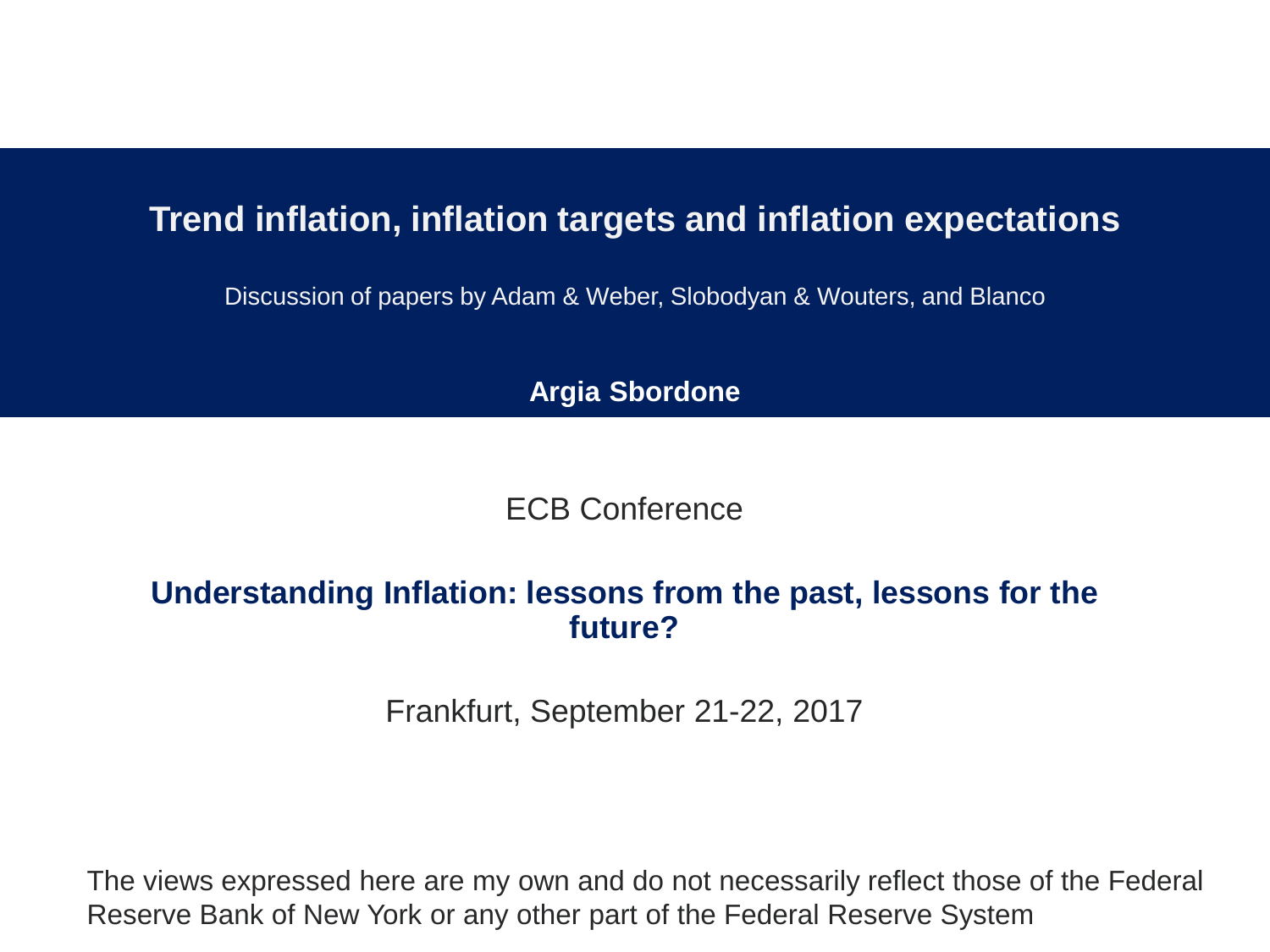#### **Papers Recap**

#### **Adam & Weber**

- Heterogeneous firms with different trend productivity
	- The optimal trend inflation reflects firms' productivity ratio
	- US firm level data seen through the lens of the model help evaluate features of implied optimal trend inflation for the US economy

#### **Blanco**

- Menu cost model with idiosyncratic firms' shocks and ZLB
	- **If Idiosyncratic shocks and menu costs reduce the price dispersion cost** associated with a higher inflation target
	- Probability of a binding ZLB raises the benefit of higher inflation target

#### **Slobodyan & Wouters**

- Survey expectations of inflation help identifying inflation shocks
	- **2** Adaptive learning allows to exploit the information of inflation surveys more efficiently than a RE model, and give rise to a time-varying perceived inflation target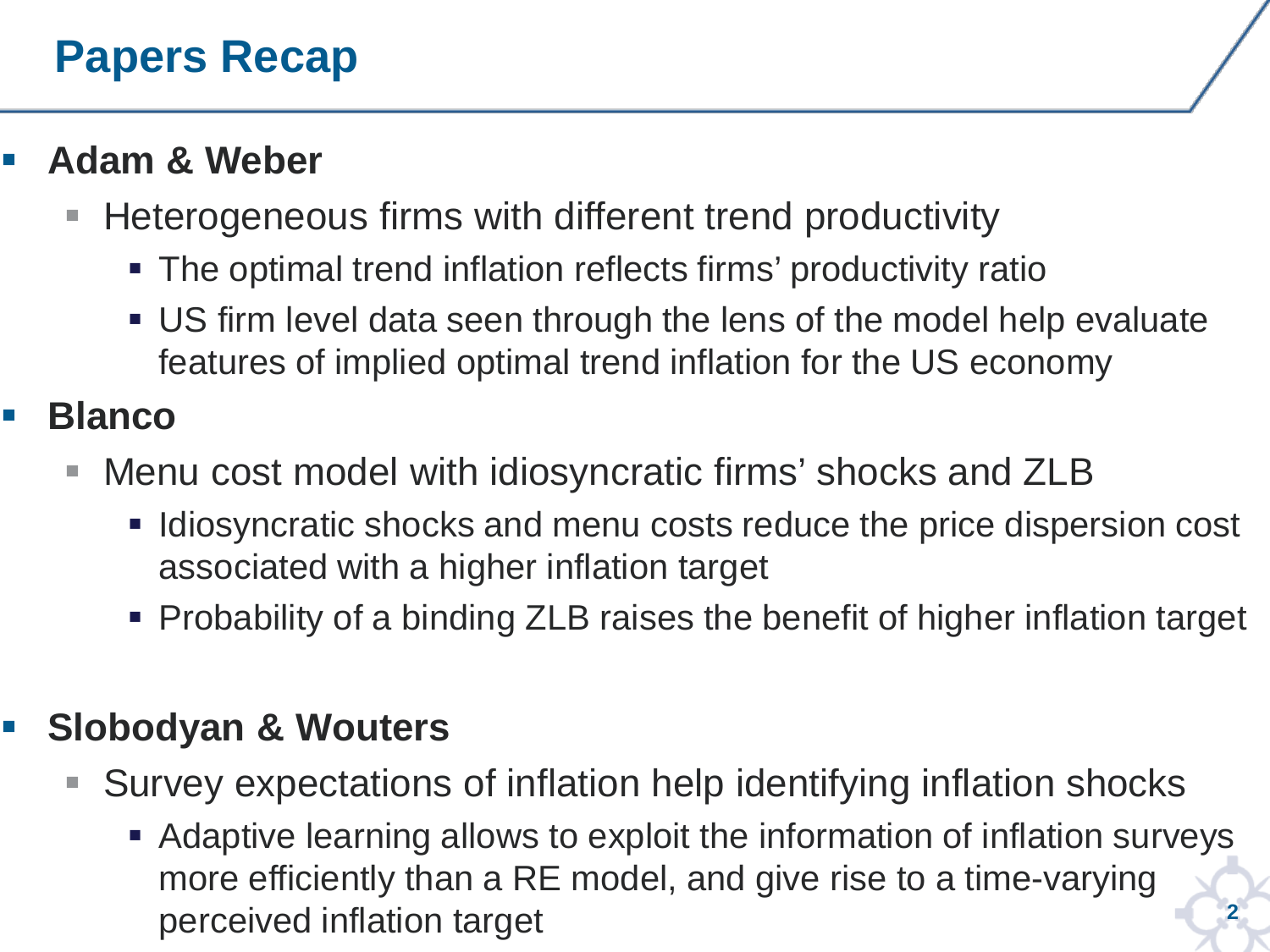### **Discussion Points**

- My comments will focus mainly on the papers presented by Klaus and Andres
- Related motivations for the papers
	- Disconnect between central banks inflation targets and theoretical results about "optimal" inflation
		- Develop models that can mitigate this disconnect and guide for the choice of the inflation target
- Main takeaways
	- Accounting for heterogeneity and non-linearities can overturn predictions of 'standard' models on optimal inflation
	- **IMPORTANTILE INTERGOVER IN EXAMPLE In FIGURE 10 IN EXAMPLE 10 IN EXAMPLE 10 IN EXAMPLE 10 IN EXAMPLE 10 IN EXA** aggregate models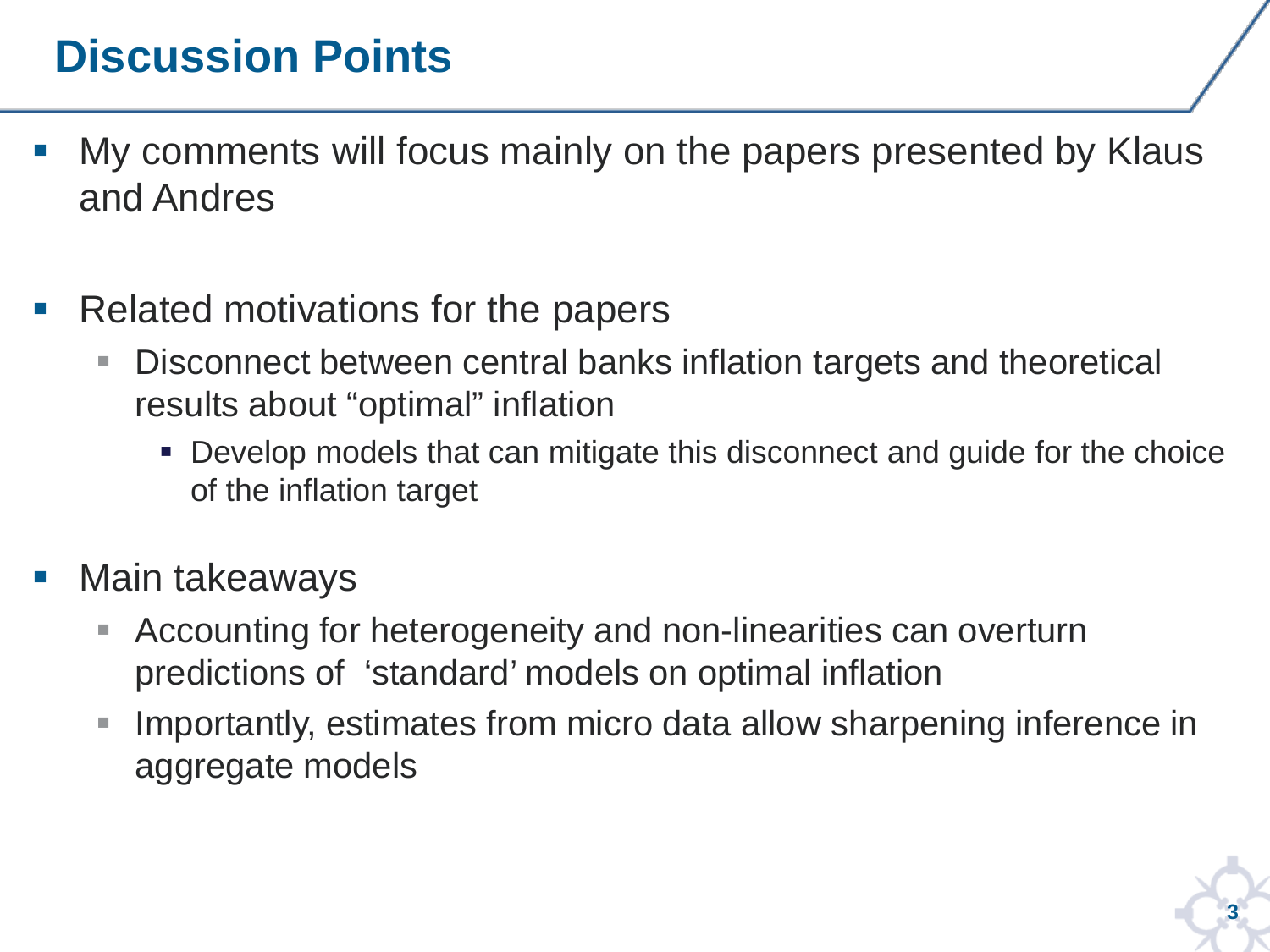## **'Standard' Models with Nominal Rigidities**

Rationale for zero inflation:

- With homogeneous firms productivity of price-adjusting firms is equal to that of non adjusting firms
- Economic efficiency requires prices to reflect relative productivities  $\triangleright$  price adjusting firms need to charge same price as non-adjusting firms
- Inflation creates price distortions, hence inefficient allocation
	- $\triangleright$  Price adjustment frictions tightly anchor the optimal steady state inflation rate at zero
- Comprehensive reference for the (mostly pre-GR) literature on the optimal rate of inflation: Schmitt-Grohe & Uribe (2010)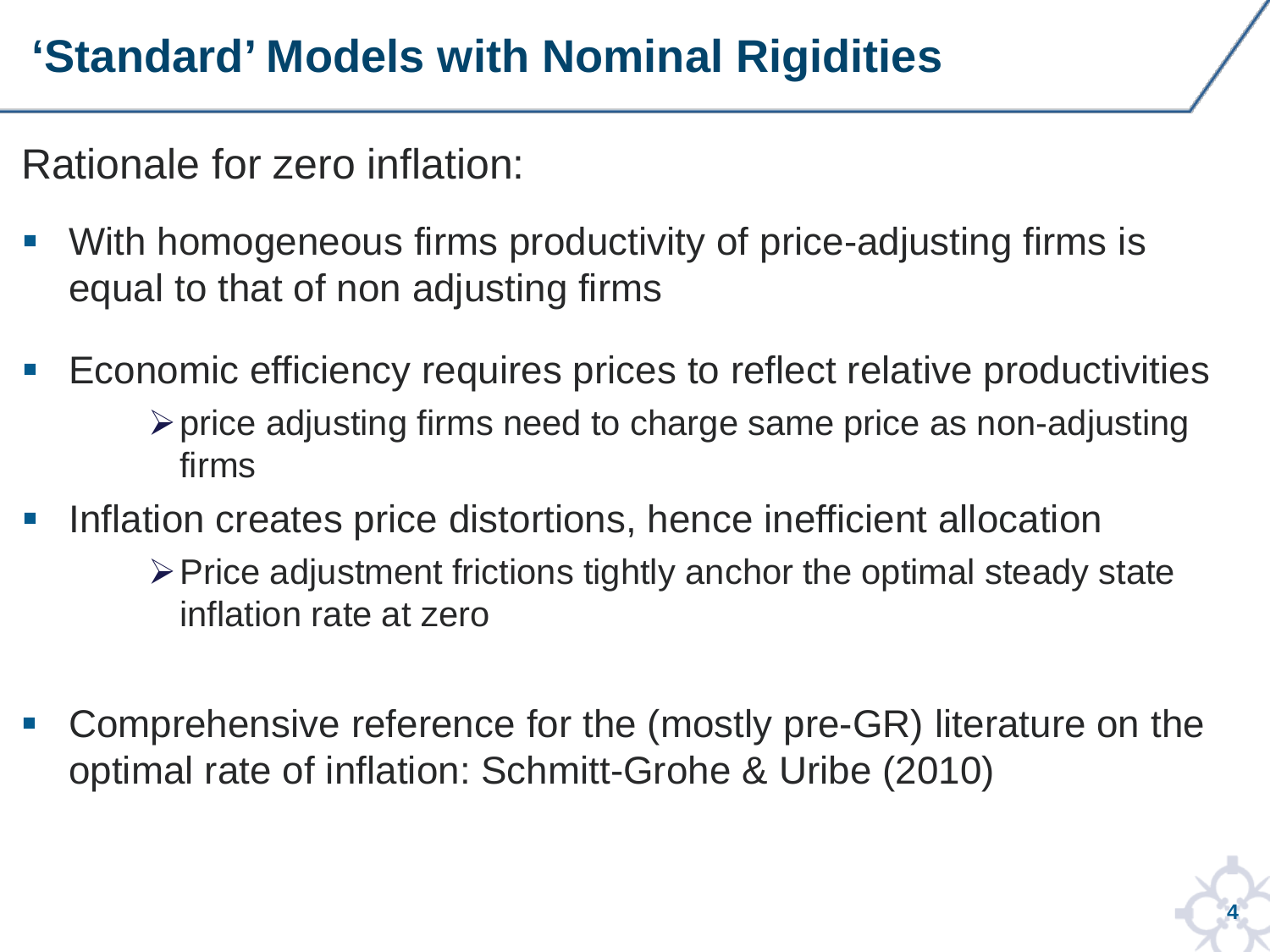### **Illustration of the Cost of Trend Inflation**

- Reduces aggregate productivity
- Enhances sensitivity of the cost of price dispersion to Calvo parameter Θ and demand elasticity ε



 $\longrightarrow$  Trend inflation = 2%  $---$  Trend inflation =  $4\%$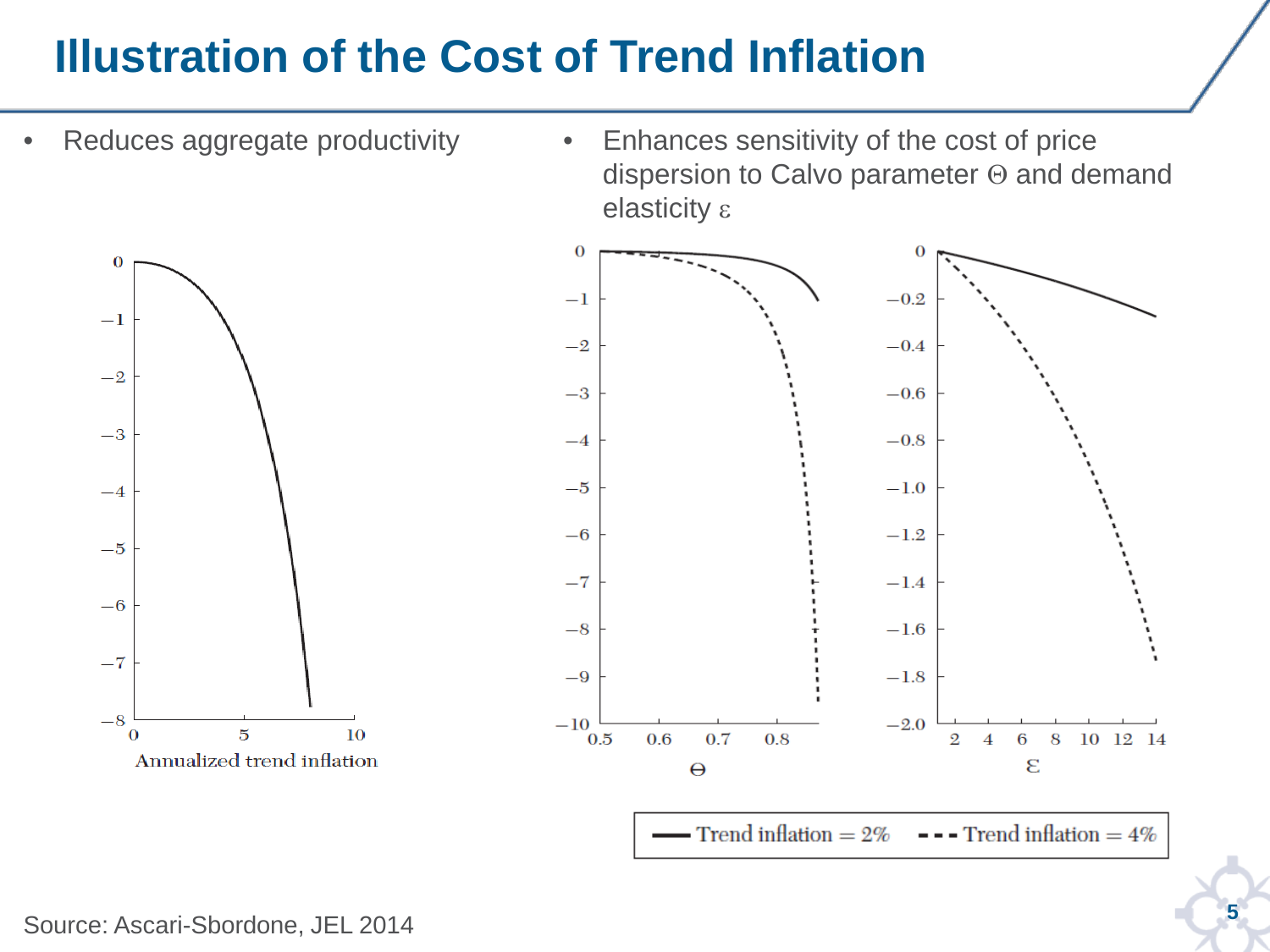### **Exploring Heterogeneity**

#### **Adam & Weber**

- Firms heterogeneity takes the form of systematic productivity changes  $\rightarrow$  firms have different trend productivities
- **Price frictions modeled as in Calvo, with random price** adjustments opportunities arriving possibly in conjunction with a productivity change
	- LBD data used to estimate inflation-relevant firm-level productivity trends

#### **Blanco**

- **Firm heterogeneity takes the form of large idiosyncratic** productivity shocks, which do not raise trend productivity
- Price frictions modeled with a random menu cost model
	- CPI micro data set of the UK ONS used to estimate the distribution of price changes
	- **6** ▫ Empirical evidence used to calibrate some of the model parameters (shock variances and pricing)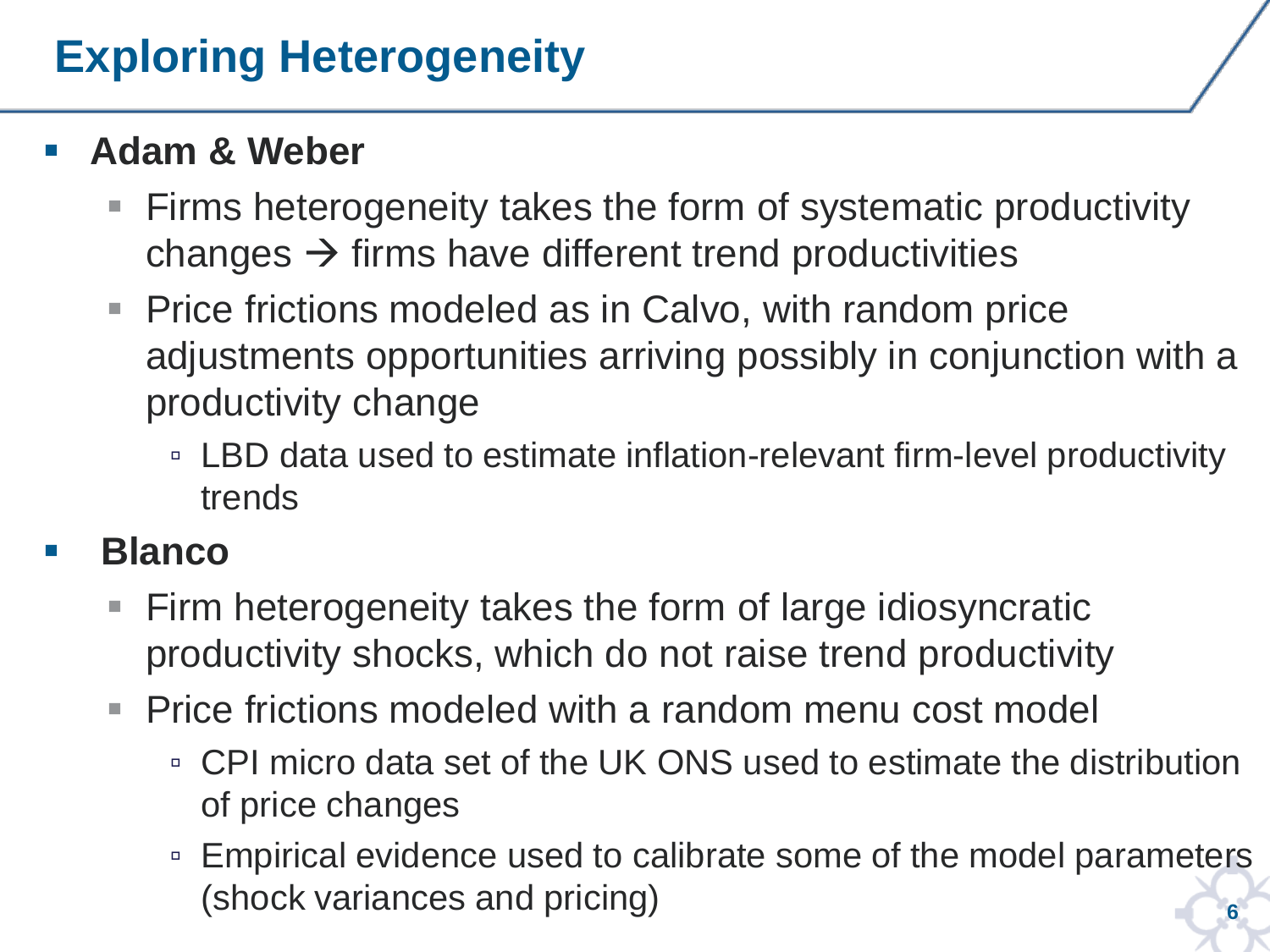#### **Adam & Weber paper - Related Earlier Literature**

- Benigno, JIE 2004: monetary policy in a currency area:
	- Two-region economy with *same* degree of nominal rigidity
		- Optimal to target a weighted average of regional inflation rates (weights = economic size of regions)
	- Two-region economy with *different* degrees of price rigidity
		- Nearly optimal to target an inflation which gives higher weight to the inflation in the region with higher degree of nominal rigidity
- Wolman, JMCB 2011: Two-sector sticky-price model with exogenous relative price trend, i.e. different trend productivity
	- Optimal inflation rate depends upon *interaction* between *relative price trend* and *differential price stickiness* across the two sectors
		- Optimal to require a smaller nominal price trend of goods whose nominal price trend is more costly (either because of price dispersion or because of fixed cost of adjustment)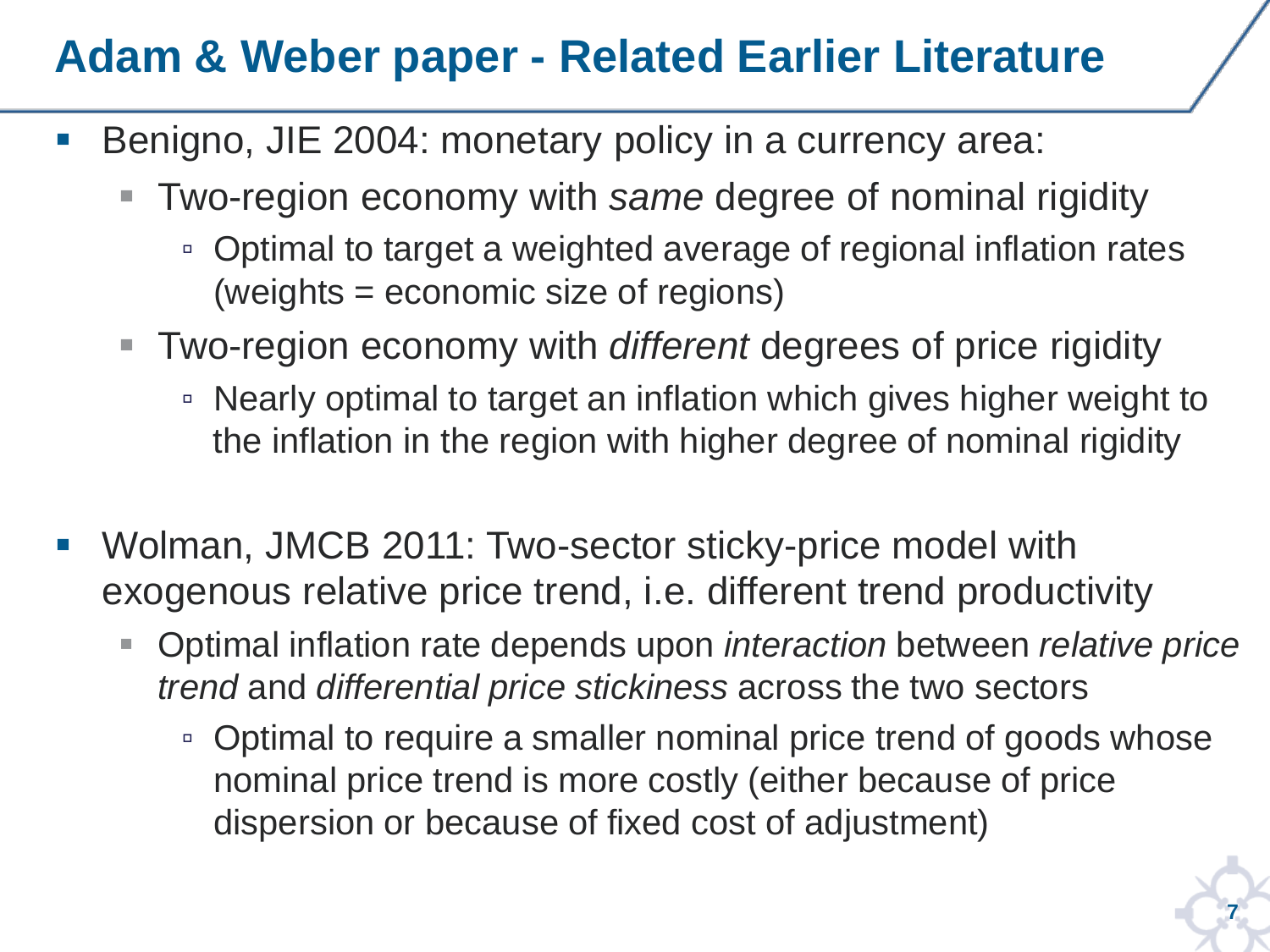### **A&W – Optimal Trend Inflation**

- **Heterogeneity within a sector: same characteristics of the Wolman's** model
	- Firms have different relative prices and different stickiness
- **Essential insight as Wolman's**  $\rightarrow$  **get the flex-price firms to be the** ones whose price does the adjusting
	- But his conclusion doesn't apply in A&W because the stickier price sector is the *more* productive one
- The optimal inflation rate implements the efficient allocation
	- Is a function of the efficient productivity adjustment
- Optimal *steady state* inflation (limit of the optimal inflation when the productivity distribution converges to the stationary distribution) is equal to the ratio experience-to-cohort trend *g/q*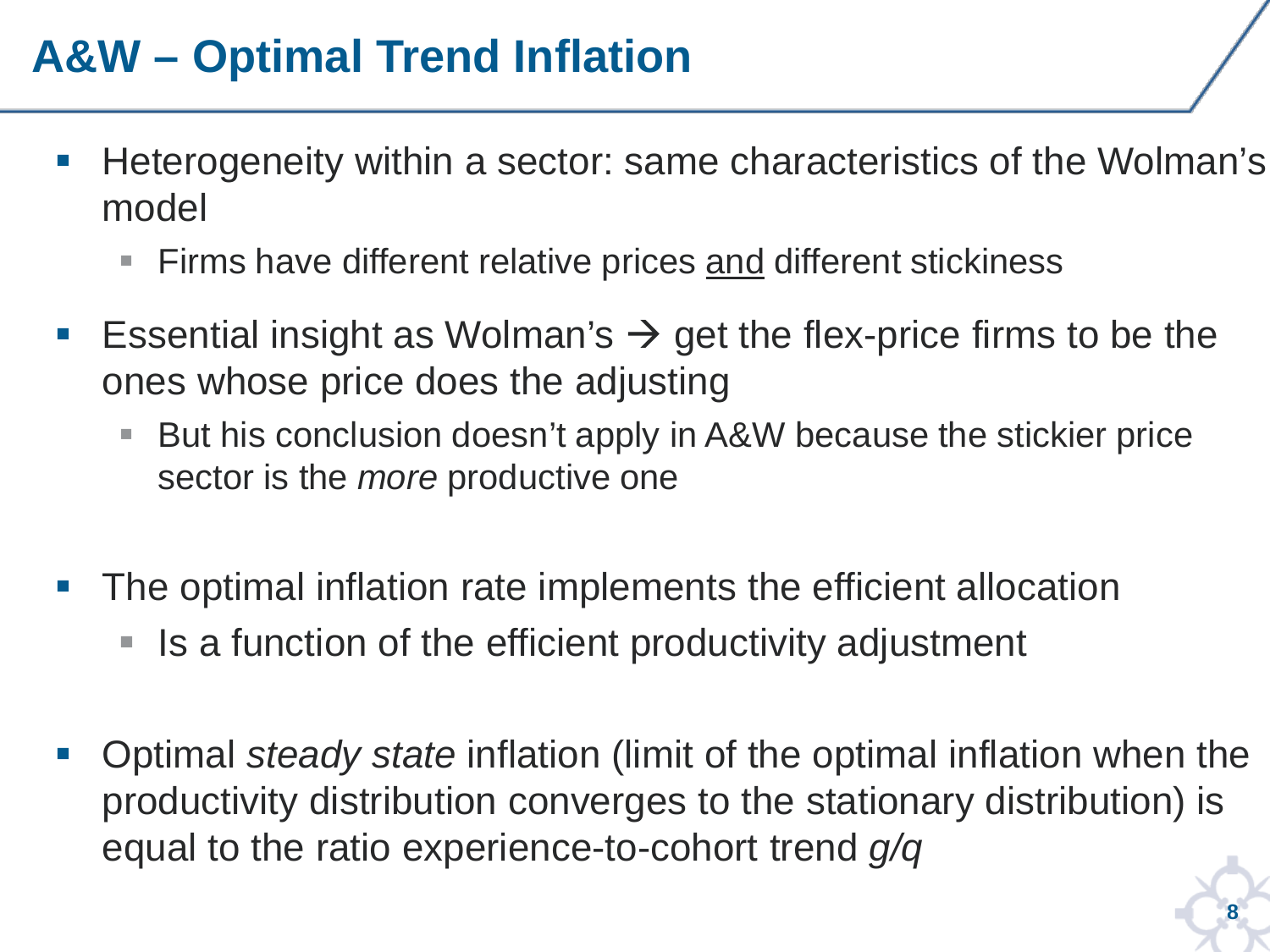## **Productivity Trends and Relative Prices: my illustration**

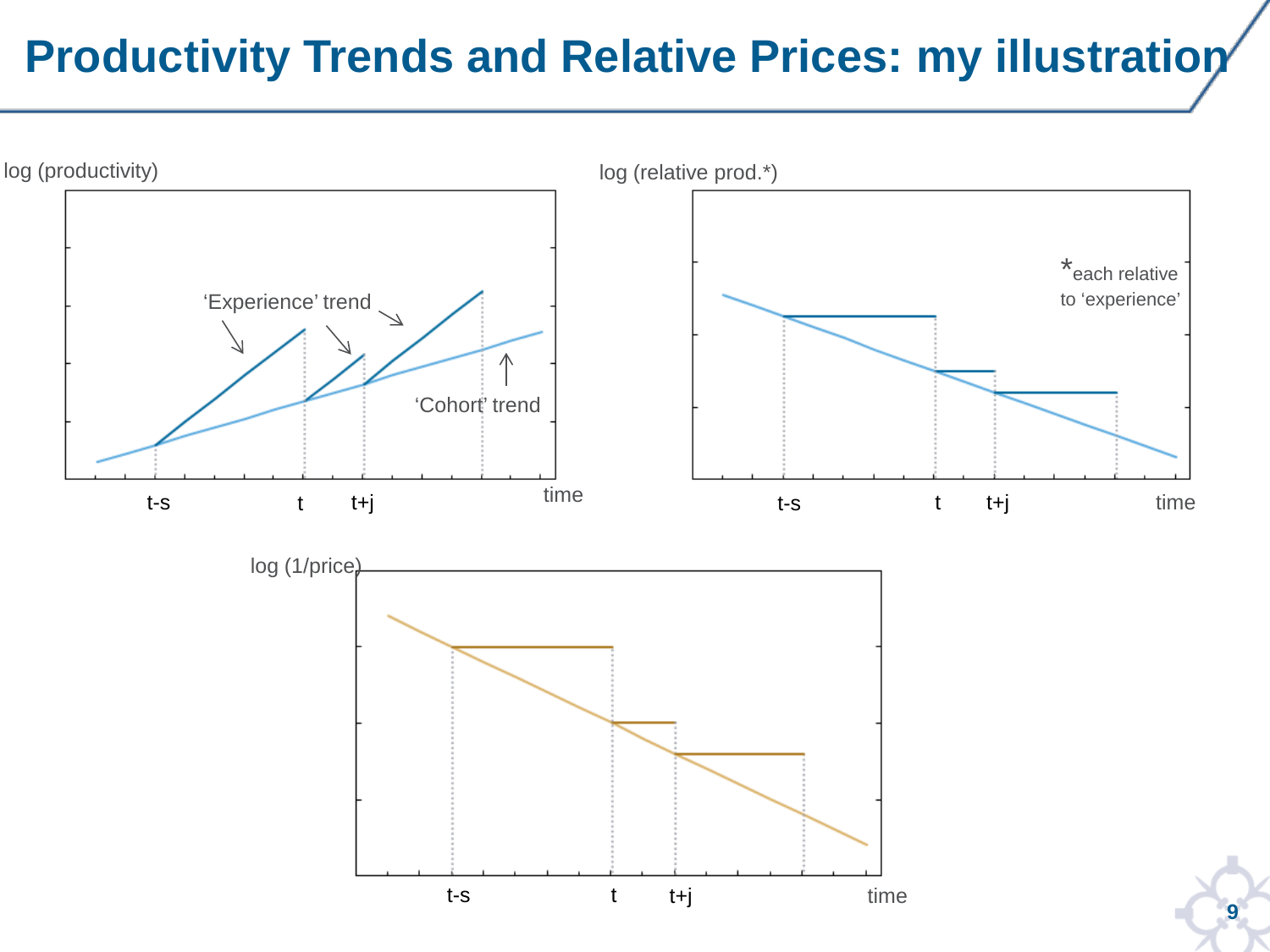### **A&W - Model's Implication for the US**

- From LBD data:
- Regress employment  $L_{izt}$  to firm age  $s_{izt}$  (time since last  $\delta$ -shock) on all firms j of each sector *z* (*z*=1,…, 65) for each *t* (*t*=1986,.., 2013).

$$
\ln(L_{jzt}) = d_{zt} + \eta_z \cdot s_{jzt} + \epsilon_{jzt},
$$

where

$$
\eta_z = (\theta - 1) \ln(g_z / q_z).
$$

- Recover the relative productivity trends from estimated  $\hat{\eta}_z$  for each sector *z* (given an elasticity of demand θ)
- Compute, for each year, the aggregates relative trend productivity of all sectors,  $\Phi_t$ :

$$
\Phi_t \equiv \sum_{z=1}^{65} \left( \psi_z \frac{\gamma_z^e}{\gamma^e} \right) \exp(\widehat{\eta}_{zt})
$$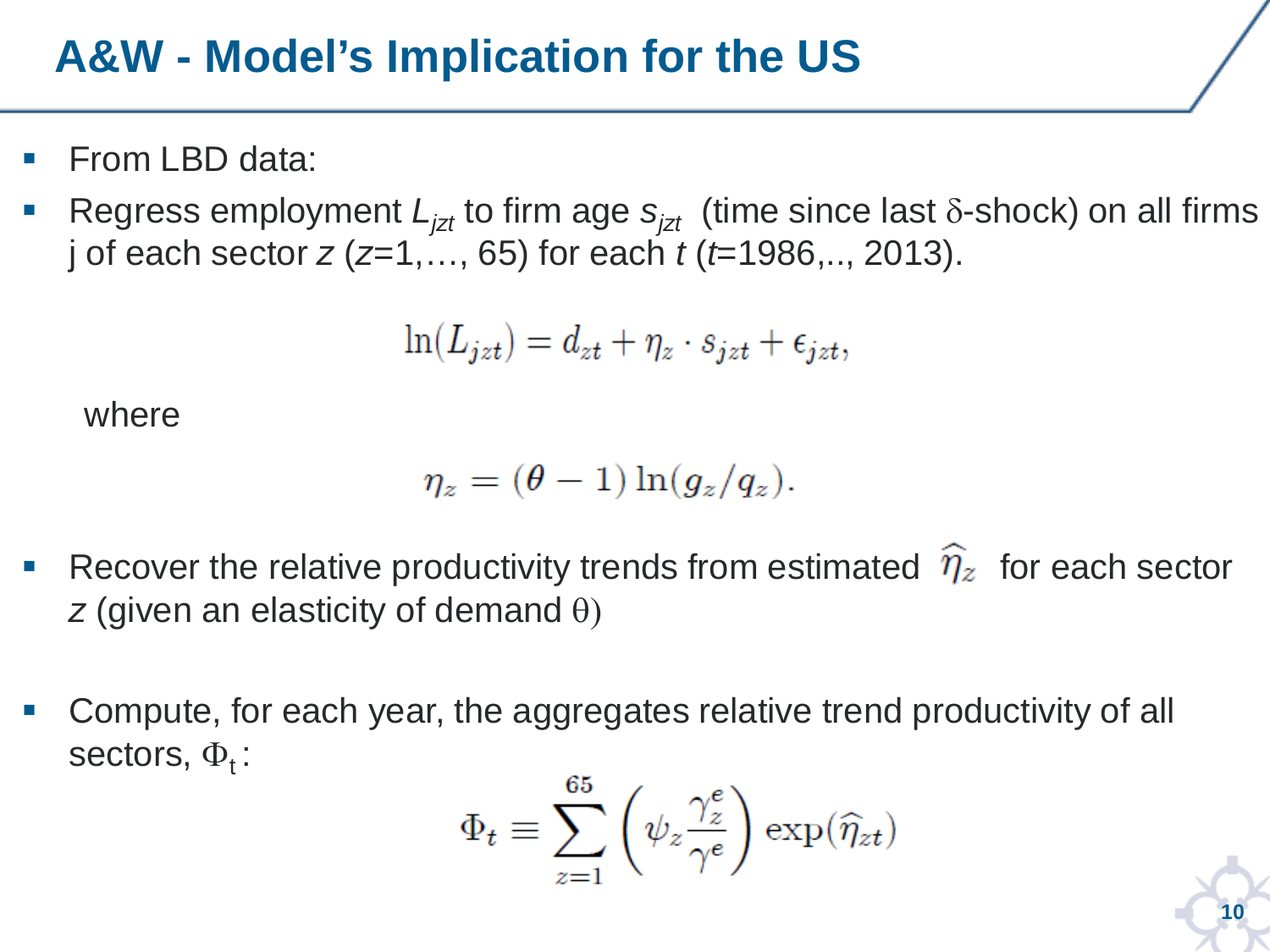#### **A&W - Results**

**Baseline estimate of**  $\Phi_t$ **:** 



- **Implications** 
	- Mature firms' productivity always grew faster than startups'
	- **This gap has been closing in recent years**
- Has young firms' productivity accelerated or has mature firms' productivity decelerated?
	- Raises an interesting question debated in recent literature on the sources of productivity slowdown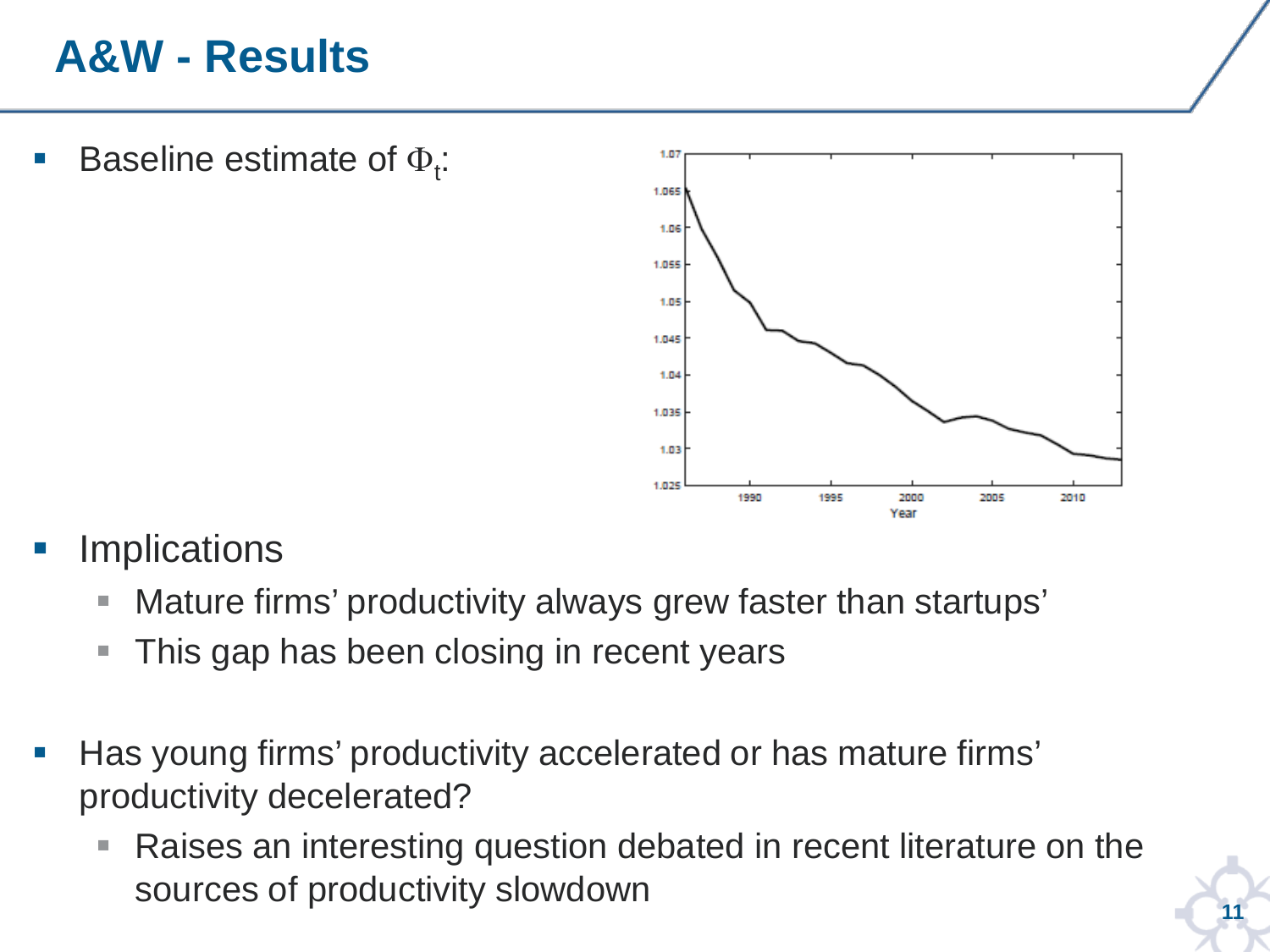### **Productivity Slowdown and Firm Dynamism**

- Recent literature links slowdown in aggregate productivity growth to decline in business dynamism
	- Aggregate productivity slowdown dates from circa 2004 (e.g. Fernald)
	- Startup rates and other measures of young firm activity have declined since the 1980s, with accelerated slowdowns in high-growth young firm activity since 2000
- Decker et al.(2017) combine industry and employment data of the Census Bureau's LBD with revenue data from tax records
	- Decompose aggregate productivity into un-weighted average of within-firm productivity of continuing firm, allocative efficiency among continuing firms and net entry
		- Find decline around the early 2000s due primarily to decline in allocative efficiency among existing firms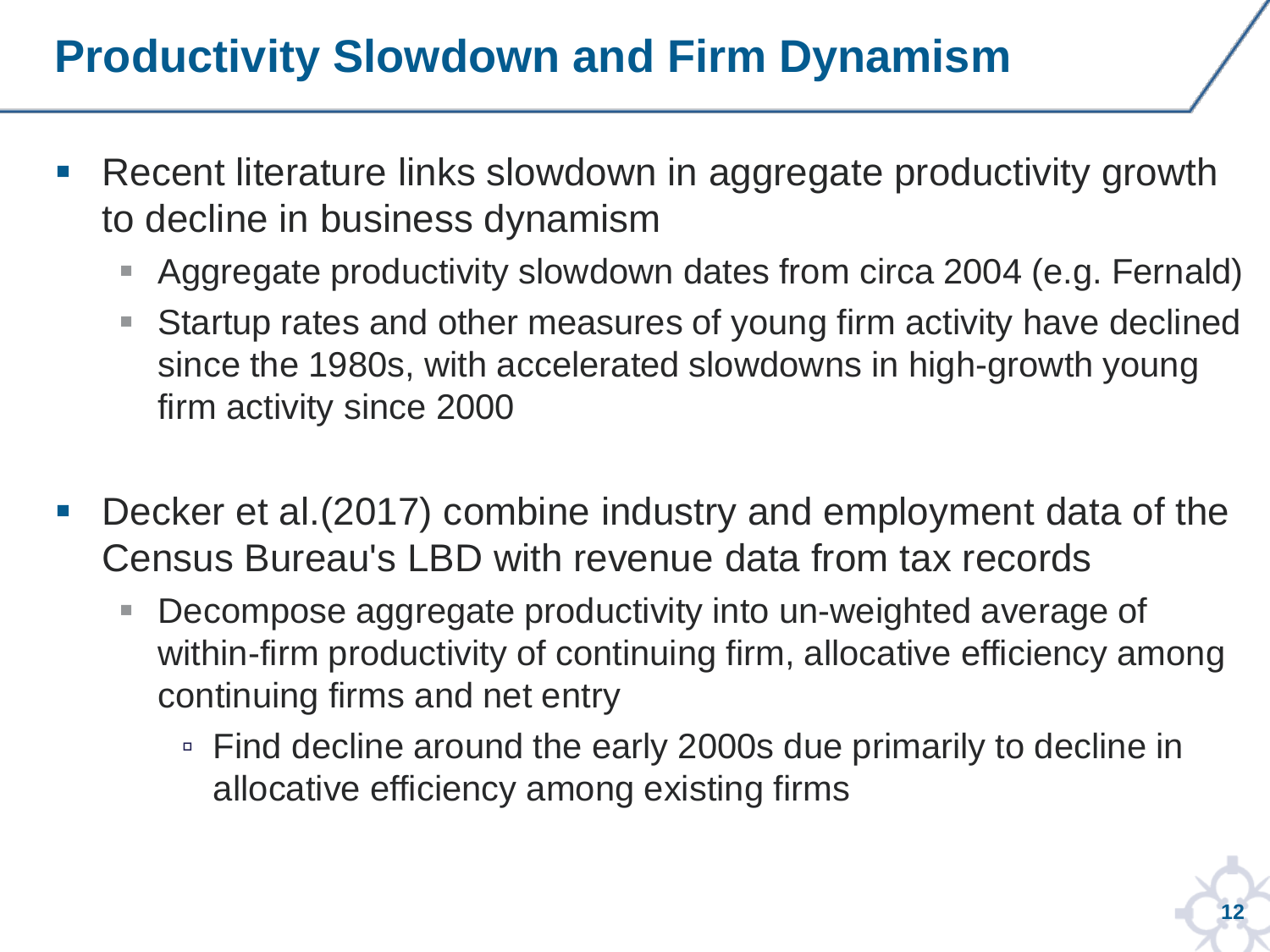Decker et al.: Decomposition of annual change in productivity

- *Within firm contribution* (left block): surviving firms see negative productivity growth on average, roughly constant over time
- *Allocative efficiency* (central block): positive contribution, sharp decline in early 2000s
- *New firms contribution* (right block): small contribution, also declined in early 2000s



Figure 1: Dynamic Olley Pakes Decomposition Author calculations from RE-LBD

Source: Decker **13** et al. 2017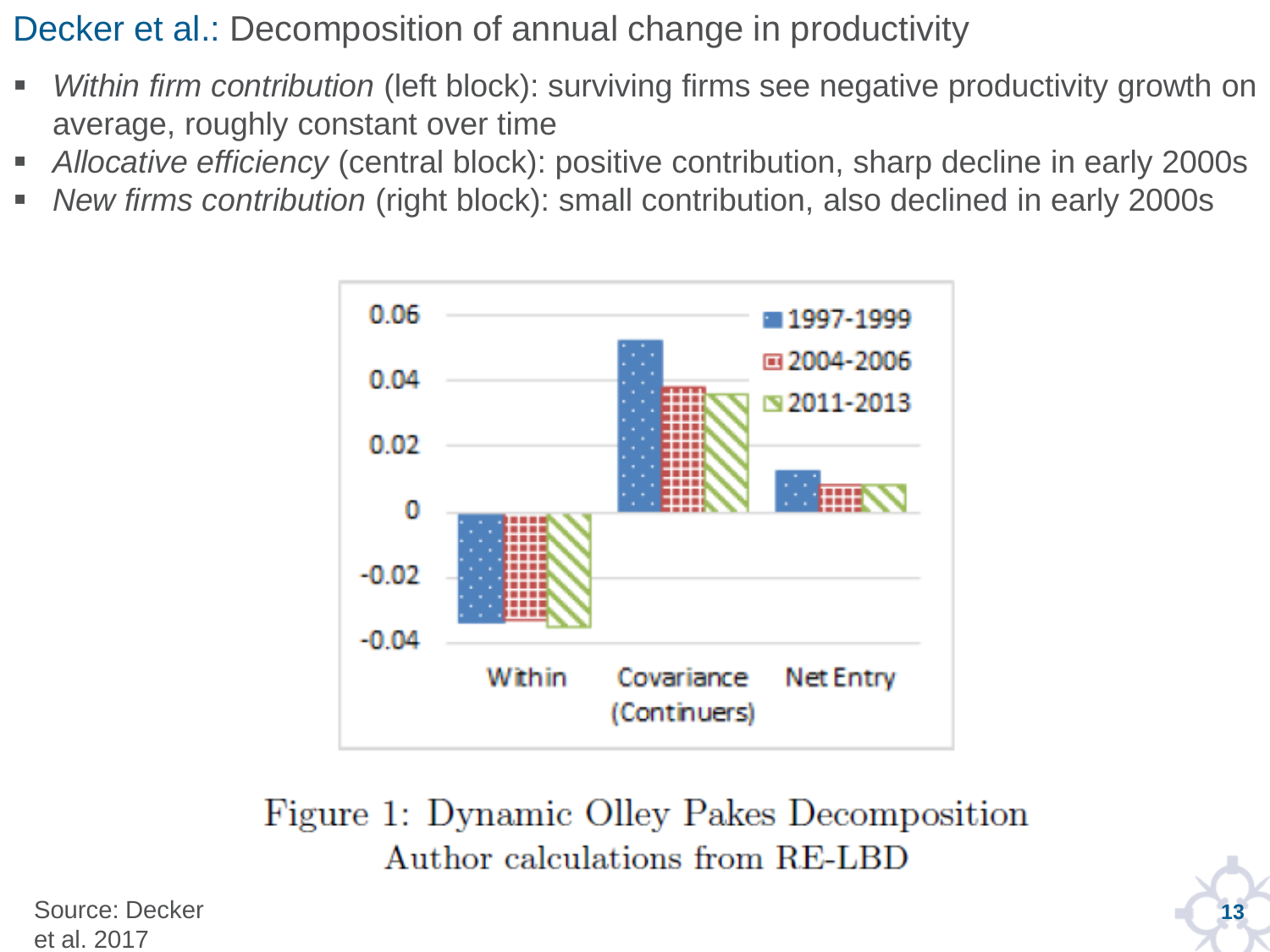#### **A&W – Optimal Trend Inflation for the US?**

**Implied optimal inflation target**  $\Pi_t^*$ :

$$
\Pi_t^* - 1 = \frac{1}{\theta - 1}(\Phi_t - 1) + O(2)
$$

- $\triangleright$  Positive but declining over the whole period
- $\geq$  In 2013 about half of its level in 1986
- The model rationalizes an optimal positive trend inflation
	- And it does so without invoking the ZLB constraint
	- If also offers a reason for why trend inflation should have declined since mid- '80s
		- Something on which data may speak
		- Estimates do indicate a decline in inflation trend similar to that emerging from the paper's calculations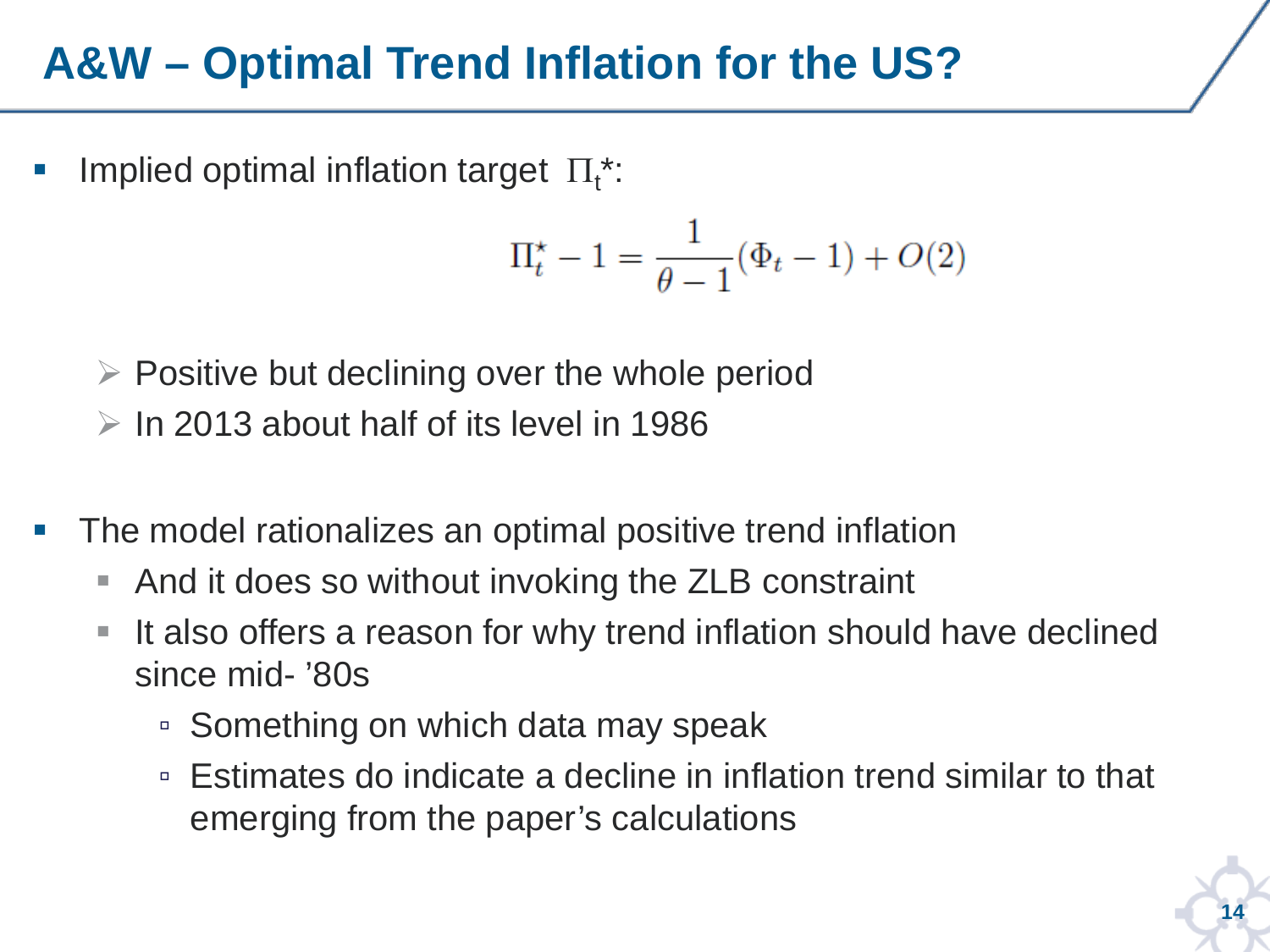#### **U.S. Inflation: Actual, Target and Trend**

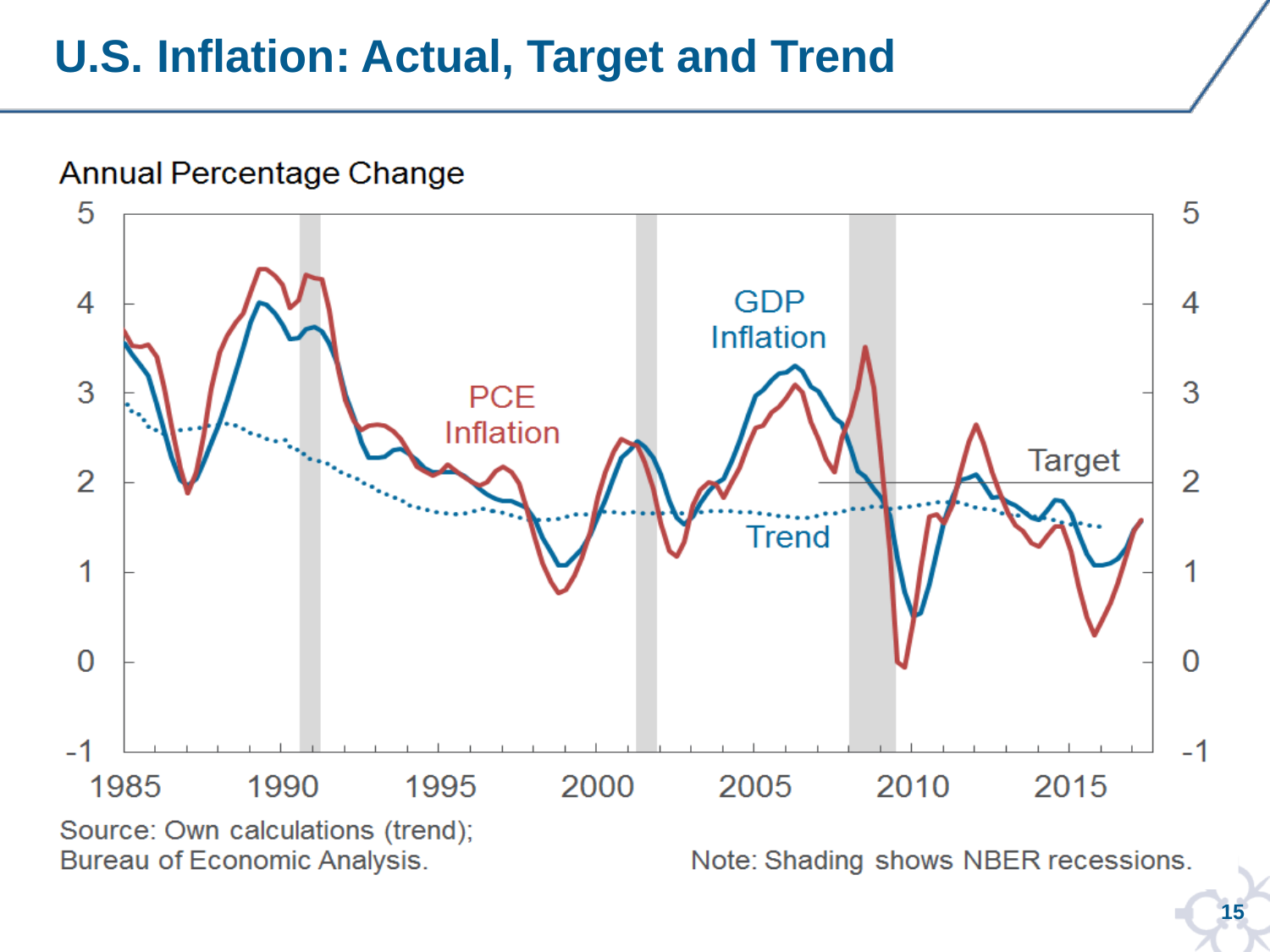### **A&W – Final considerations**

- By extending the NK model to heterogeneous firms the model brings to the fore the problem of inefficient resource allocation caused by trends in relative prices
- The model offers a framework to bring more evidence to bear on the issue of aggregate inflation from disaggregated data
- For example, granting that over time firms become more productive (and indeed it may take some time for young firms to become at all productive)
	- This may be due to producing the same good more efficiently
	- Or to the introduction of new goods which have higher value relative to the resources used to produce them
	- Ideally one would measure trends in productivity of old vs new goods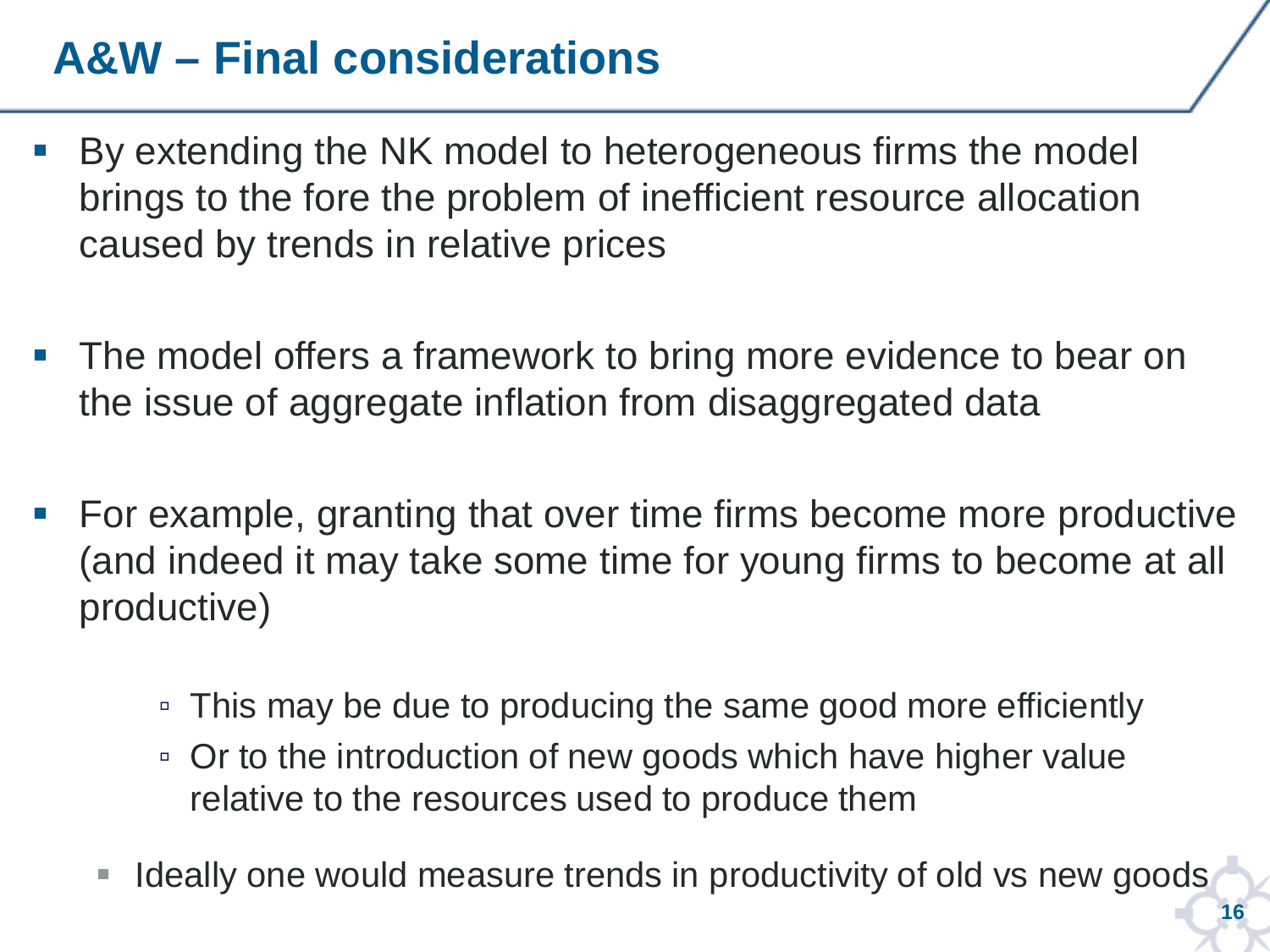### **Exploring Heterogeneity: Blanco's paper**

- Blanco addresses the issue of optimal trend inflation in terms of optimal target in a DSGE model with firm heterogeneity
- Main features
	- **Price frictions modeled with menu costs** 
		- Generally imply less price dispersion than Calvo pricing as firms adjust prices when they get out of line
		- Random menu costs make the model closer to Calvo
	- **Firms subject to idiosyncratic shocks**
	- **EXACT** ZLB is accounted for in the policy rule
- **Nodel calibration relies on several other studies, but on own** estimation of pricing and idiosyncratic shocks parameters
- **Dynamics illustrated primarily with responses to risk shocks,** comparing Calvo with menu cost models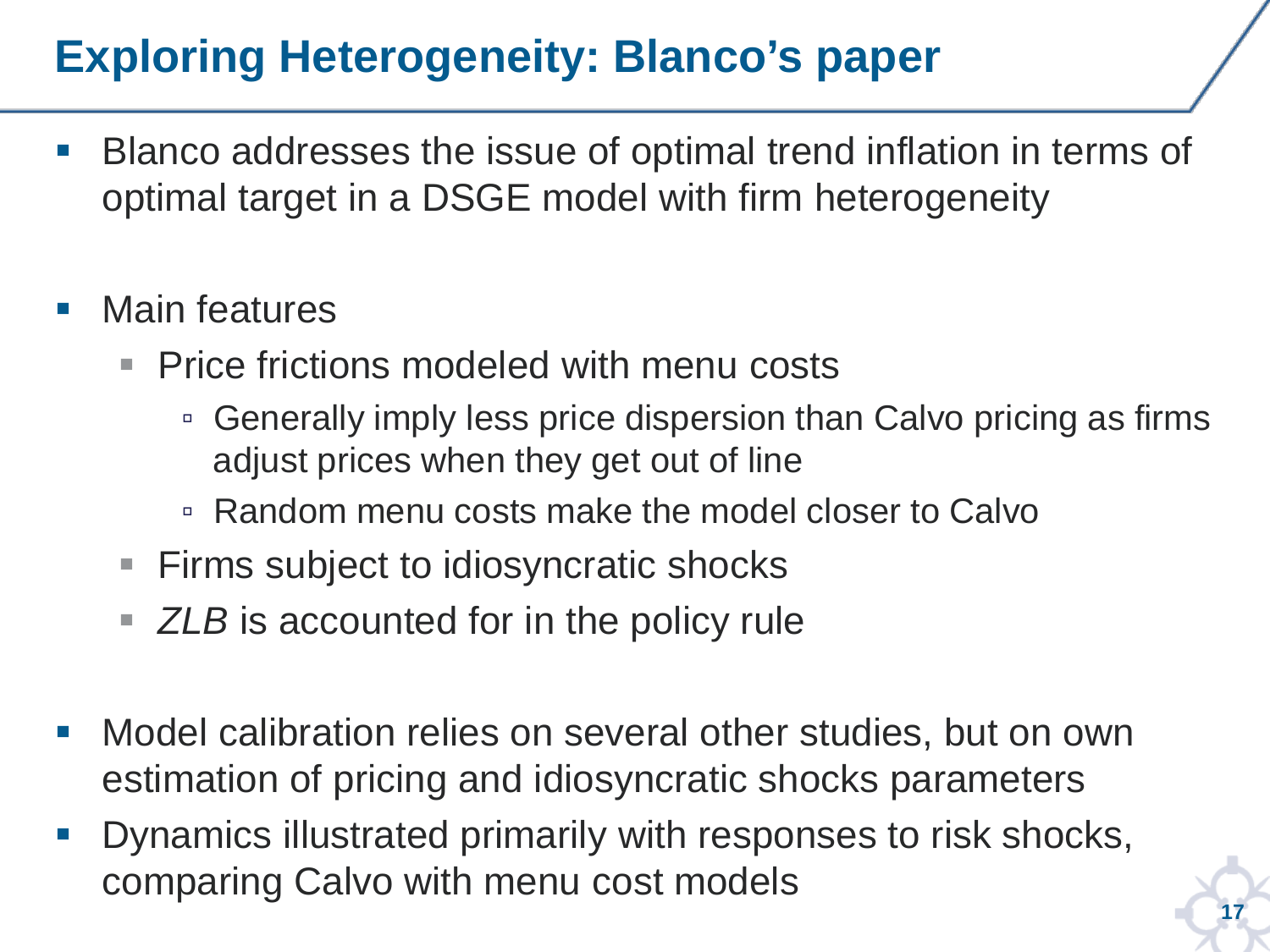#### **Blanco's paper - Overview**

- Paper very rich and complex provides many clever analytical advances
	- Brings together the literature on menu costs with the one on monetary models with ZLB constraints
		- Argues that *costs* of higher inflation target not too high
		- Argues for larger benefits of higher inflation target under potentially binding ZLB constraint
- Calibration is a bit of a mix
	- Menu cost and idiosyncratic shock parameters are estimated matching model steady state moments with data, but UK data
		- idiosyncratic shocks need to be large in order to match the price change distribution
	- **EXTED FREQUENCY: parametrization based on international evidence** on frequency of hitting the ZLB at about 2% inflation target
		- Some limits to this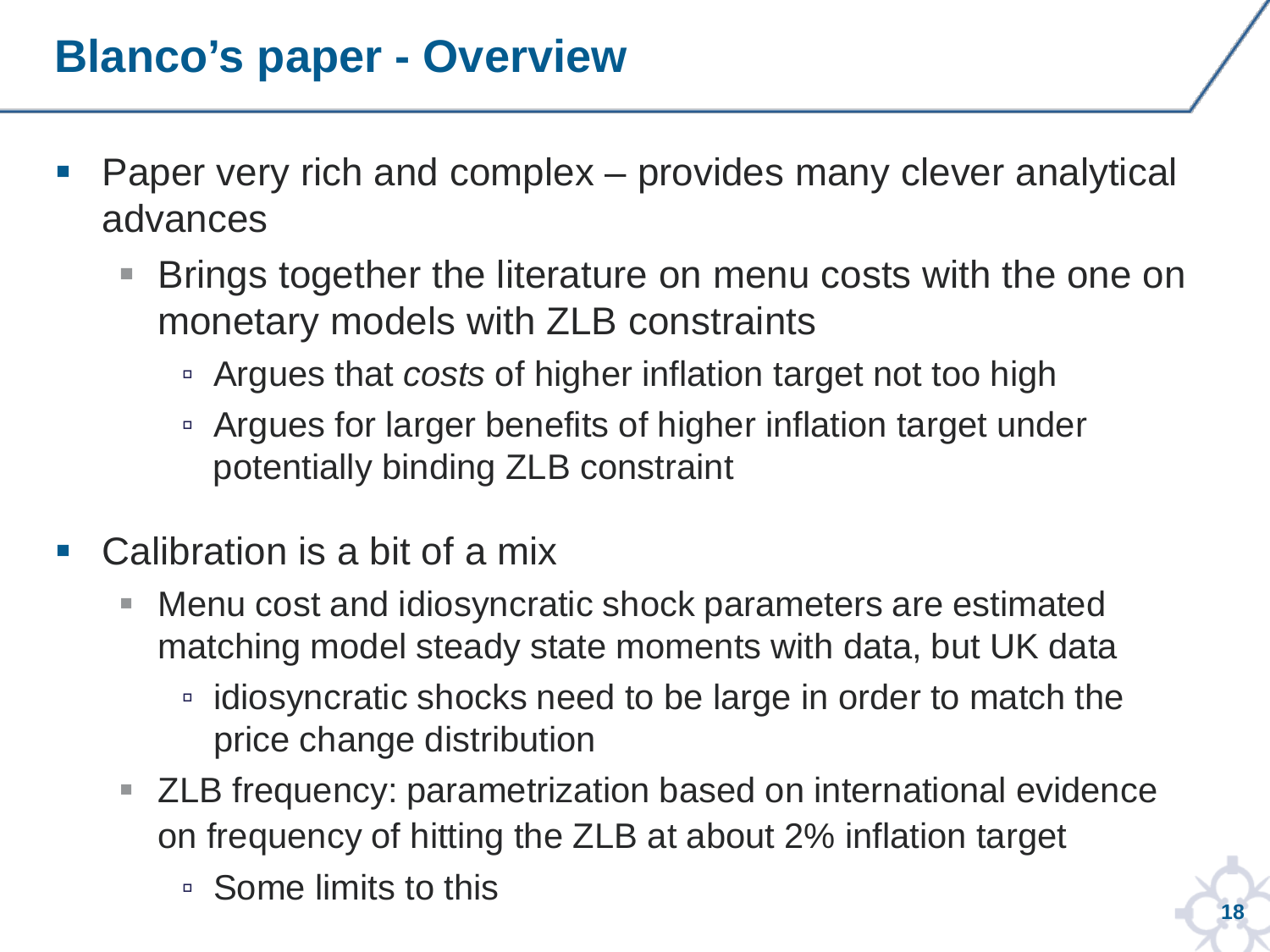### **Blanco - Why** π**\* Should be Higher**

#### Intuition

 The cost of a higher steady state inflation is not as high in the menu cost model as it is in the Calvo model



- $\triangleright$  In the MC model with large idiosyncratic shocks, at low levels of inflation, price dispersion (which is costly in all models) has the lowest elasticity to inflation (see fig.)
- $\triangleright$  shocks are large, and the Ss bands are relatively insensitive to  $\pi^*$  (so support of the distribution of relative prices is unaffected)
	- Don't shrink at lower  $\pi^*$
- $\triangleright$  Distribution of relative prices essentially symmetric at low inflation, rules out asymmetric effects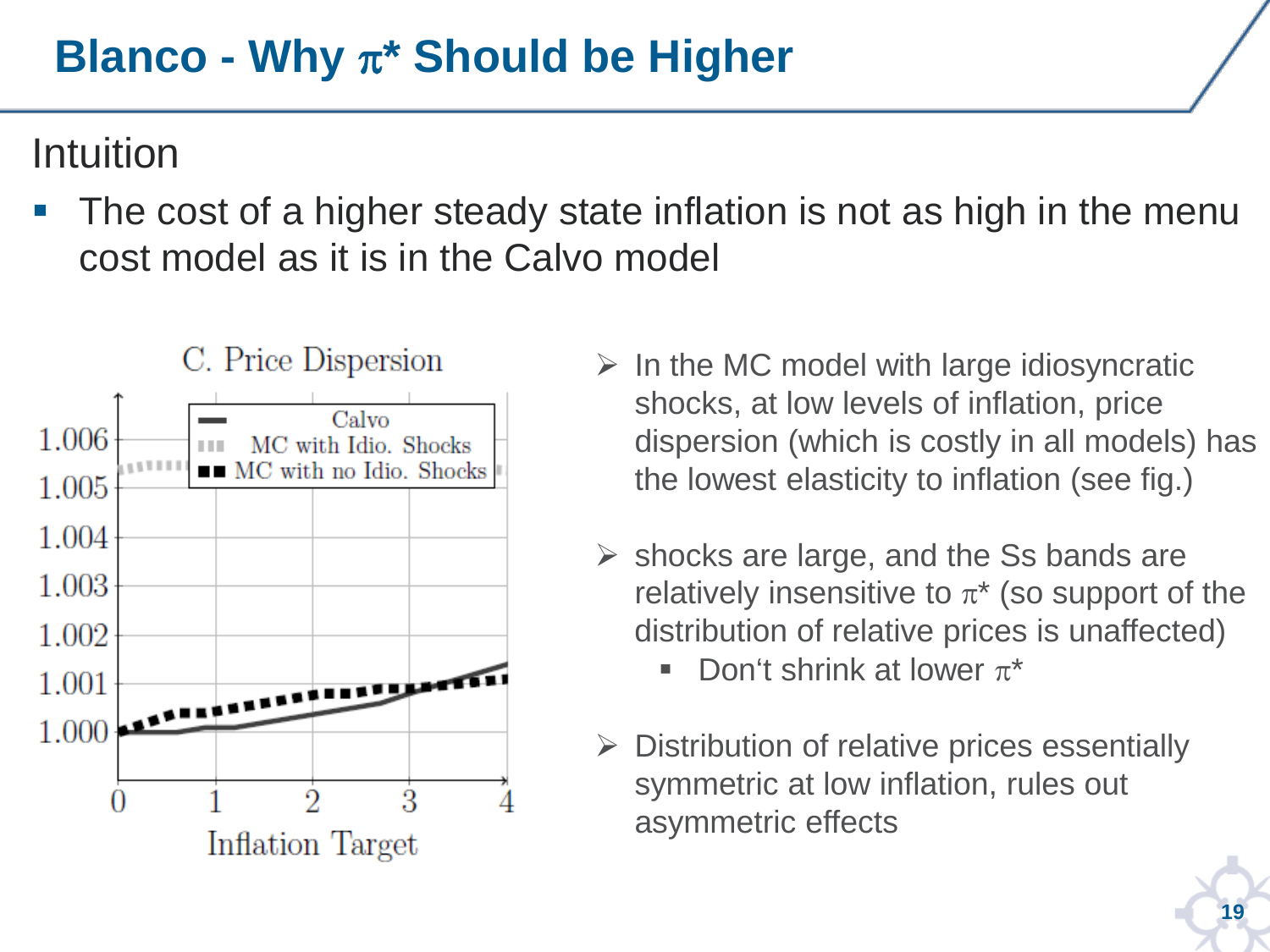#### **Blanco: Why** π**\* Should be Higher**

#### Intuition

- The benefit of a higher steady state inflation comes from ZLB
- Conditional (to low interest rate) response to risk premium shock at  $\pi^* = 1\%$ vs  $3\% \rightarrow \text{most of the decline in inflation explained by the selection effect,}$ as a large set of firms hit the Ss band



**20**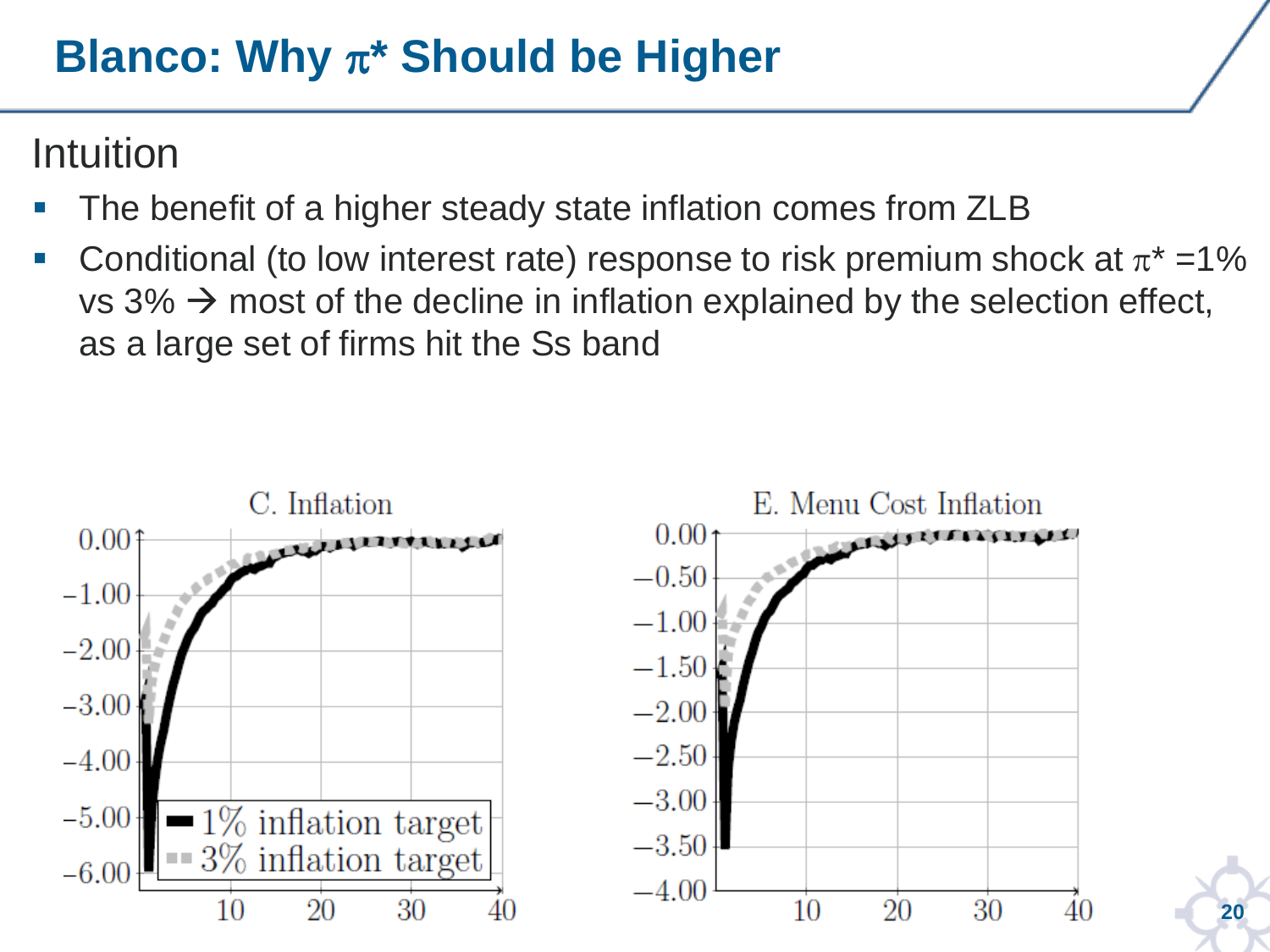# **Should Current Inflation Targets be Raised?**

- Both papers offer some argument for targeting a positive rate of inflation
	- The structural framework of the first paper can resolve the apparent disconnect between central banks practice and monetary theory
		- The paper abstracts from the form of a monetary rule its conclusion is in this respect more general
	- Comparing costs and benefits of a higher target the second paper brings more direct weight to this question
		- It illustrates that the way one models price stickiness matters for assessing the costs, with menu costs with idiosyncratic shocks framework generating in general lowest costs
		- And illustrates the benefits of having a higher inflation targets in terms of reducing the incidence of ZLB episodes
		- However, specific conclusions on this benefit depend very much on the assumed frequency and severity of the ZLB episodes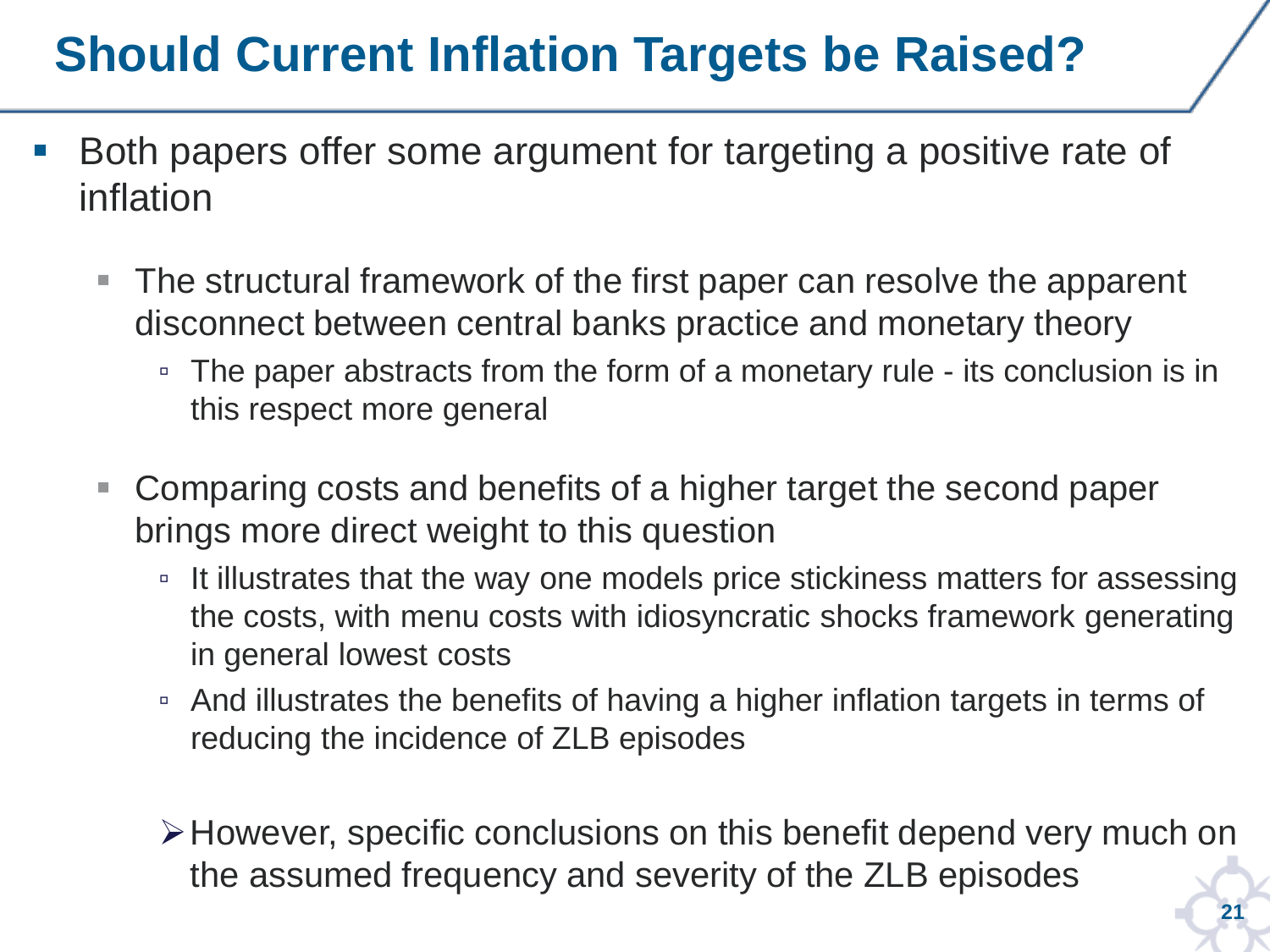# **But, how frequent and severe are ZLB episodes?**

- Dordal-i-Carrera et al (2016) address this issue
	- Observe that actual ZLB episodes are infrequent and long-lived
		- Typically parametrized risk shocks are unable to generate in the models ZLB episodes with these characteristics
	- Model risk shocks with regime switching which allow to reduce the sensitivity of the optimal inflation target to the average duration of ZLB
		- Obtain estimates of optimal target in the 1.5% 4% range
		- Observe: uncertainty of these estimates primarily due to lack of sufficient historical experience on ZLB
- More substantially: the frequency and even more the severity of the ZLB episodes depend on the response of monetary policy
	- Assuming that monetary policy at the ZLB is conducted with the same Taylor type policy rule
		- Would tend to emphasize the severity of the ZLB (see Kiley-Roberts, 2017)
		- And it is also counterfactual (see recent experience of unconventional policies implemented by many central banks)
		- **22** ▫ Stability of expectations also speaks against expectations of future recurrent episodes keeping inflation below target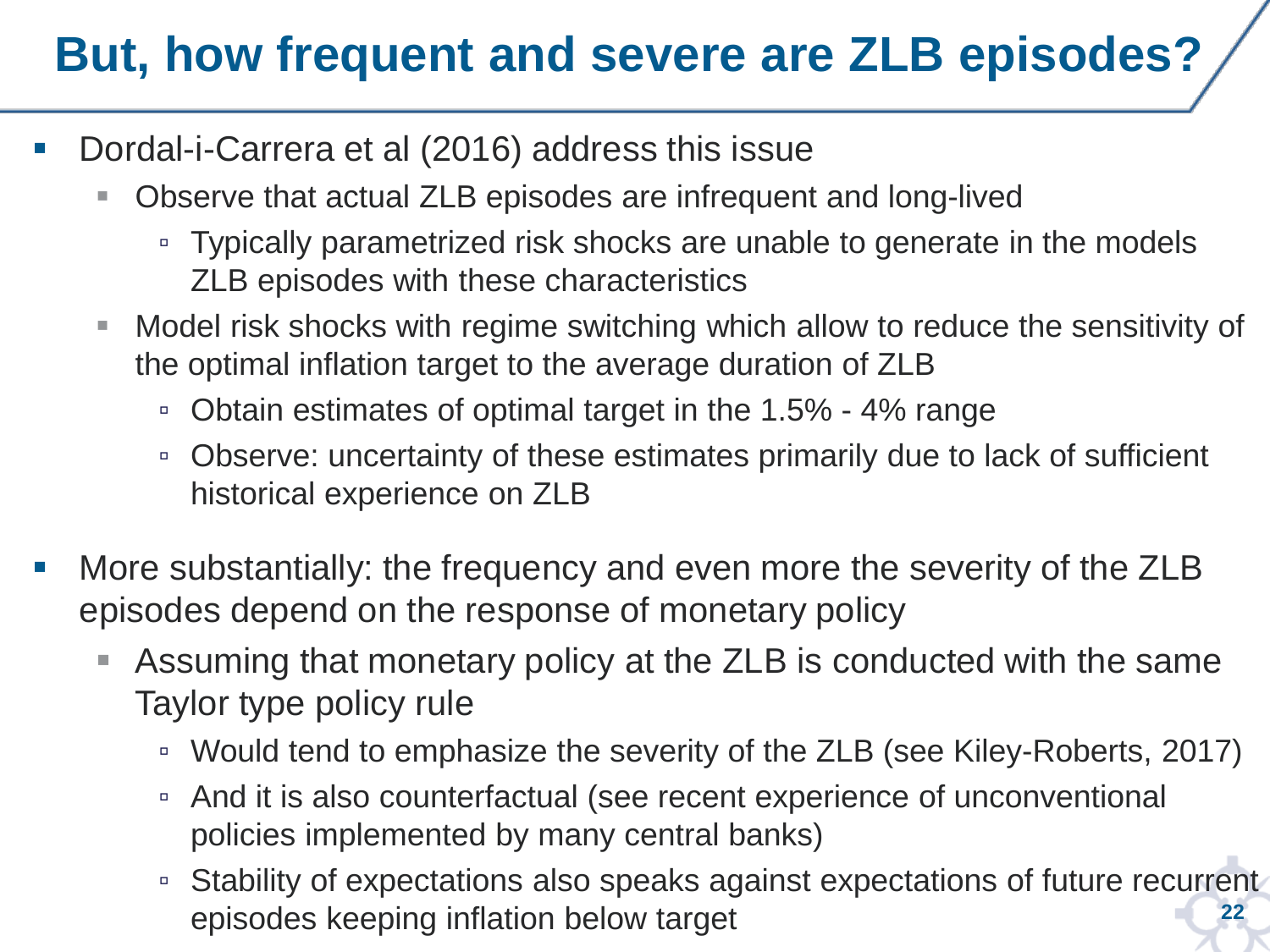#### **Inflation Expectations: US and Euro Area**



**23**